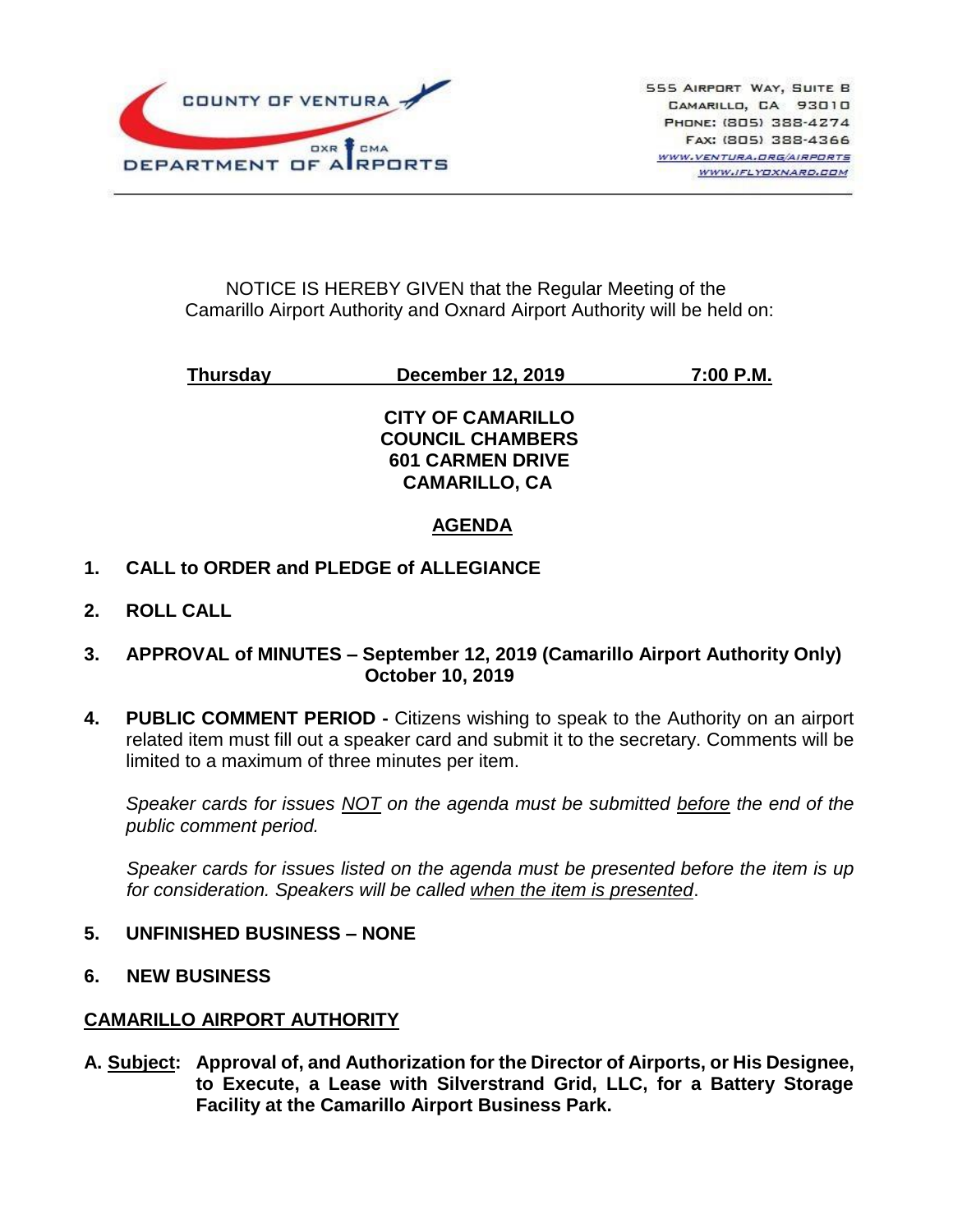## **Recommendation:**

Staff requests that your Commission/Authority recommend that the Board of Supervisors:

Approve, and authorize the Director of Airports, or his designee, to execute, the lease with Silverstrand Grid, LLC (Attachment 1) for a battery storage facility at Camarillo Airport Business Park.

#### **7. DIRECTOR'S REPORT**

#### **8. REPORTS**

Monthly Activity Report – September, October 2019 Monthly Noise Complaints – September, October 2019 Consultant Reports – September, October 2019 Airport Tenant Project Status – November 2019 Project Status – November 2019 Financial Statements Period Ended – September 30, 2019 Financial Statements First Quarter – FY 2019/2020 Meeting Calendar

#### **9. CORRESPONDENCE**

Letter dated September 25, 2019 from Madeline Herrle to Mark Sullivan, The Law Office of Mark F. Sullivan re: Airport Properties Limited, LLC; Public Records Request dated September 9, 2019

Letter dated September 26, 2019 from Madeline Herrle to Mark Sullivan, The Law Office of Mark F. Sullivan re: Airport Properties Limited, LLC; Public Records Request dated September 13, 2019

Letter dated October 3, 2019 from Erin Powers to James Harris, Coffman Associates, Inc. re: Notice to Proceed; Oxnard and Camarillo Airports – Professional Services Contract; AEA No. 20-01

Letter dated October 3, 2019 from Kip Turner to Hangar Owners and Tenants

Letter dated October 4, 2019 from Madeline Herrle to Sharon Evans, Sharon Evans Aviation Research, LLC re: Public Records Request dated September 26, 2019 for Airport FBO Lease Information and Airport Fuel Data

Letter dated October 7, 2019 from Madeline Herrle to Ron Rasak, RKR, Inc. re: Project Signs at Las Posas

Letter dated October 8, 2019 from Madeline Herrle to John Neustadt re: Public Records Request dated September 9, 2019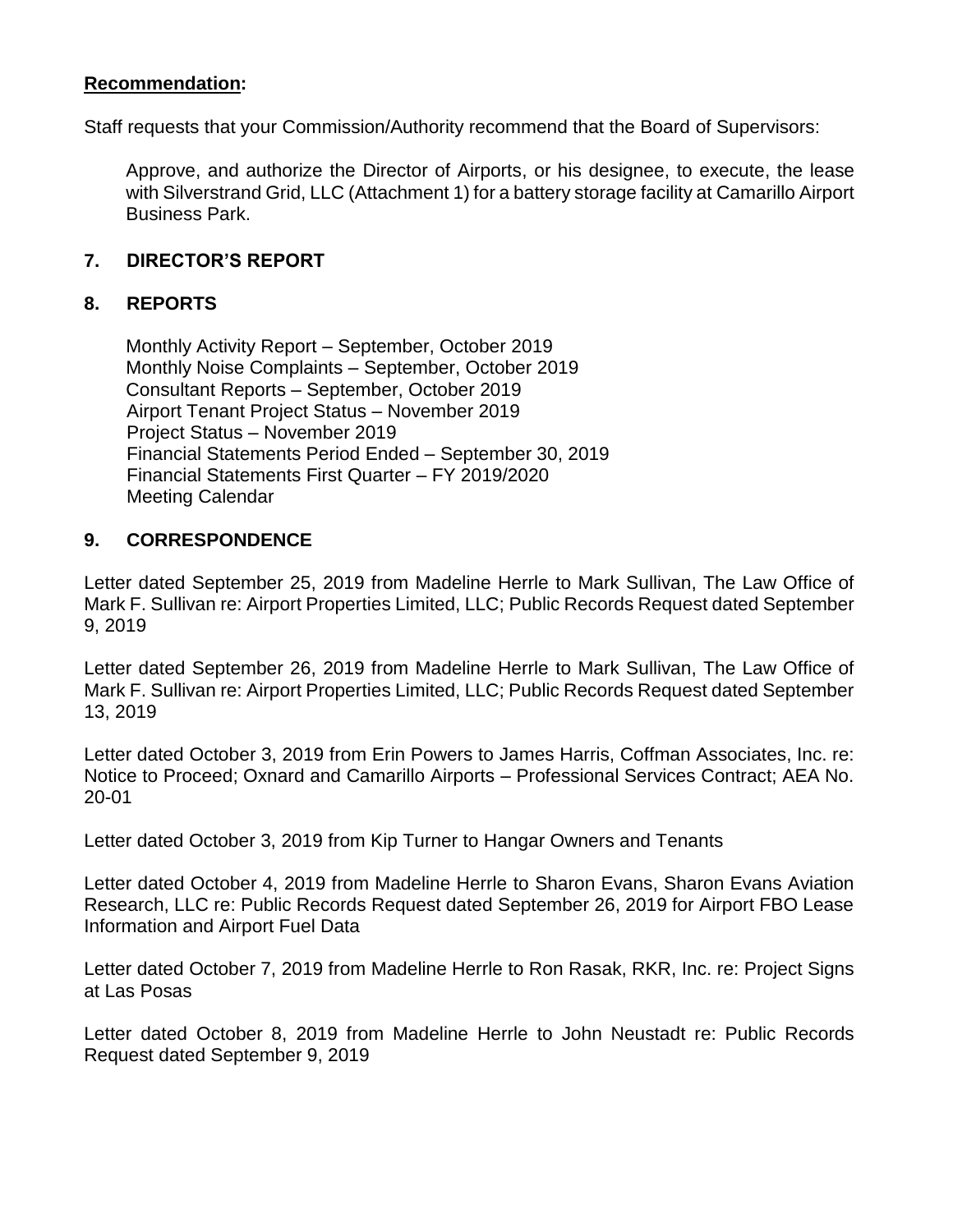Letter dated October 8, 2019 from Erin Powers to Maxwell Asphalt, Inc. re: Contract for Camarillo Airport – Taxiway H Pavement Rehabilitation, FAA AIP No. 3-06-0339-037-2019; Specification No: DOA 19-02; Project No: CMA-236

Letter dated October 9, 2019 from Madeline Herrle to Gerald Alves, Airport Properties Limited, LLC re: Camarillo Airport / Row "H" Security Deposit

Letter dated October 9, 2019 from Madeline Herrle to Ron Rasak, RKR, Inc. re: Project Signs at Las Posas

Letter dated October 10, 2019 from Madeline Herrle to Gerald Alves, Airport Properties Limited, LLC re: Evidence of Insurance

Notice of Availability and Intent to Adopt a Mitigated Negative Declaration dated October 21, 2019 re: CloudNine at Camarillo

Letter dated October 21, 2019 from Madeline Herrle to Mark Sullivan, The Law Office of Mark F. Sullivan re: Airport Properties Limited, LLC; Public Records Request dated September 13, 2019

Letter dated October 22, 2019 from Erin Powers to Jeff Leonard, Mead and Hunt, Inc. re: Notice to Proceed, AEA No. 20-02; Professional Services Contract for Oxnard and Camarillo Airports

Letter dated October 22, 2019 from Erin Powers to Mead & Hunt, Inc. re: Notice to Proceed; Camarillo Airport – Consulting Service Contract; Construction Administration Services for Taxiway H Pavement Rehabilitation; AEA No. 20-03

Letter dated October 25, 2019 from Madeline Herrle to Gregory Peacock, Tactical Communications re: Your Letter dated October 10, 2019

Letter dated October 25, 2019 from Madeline Herrle to Randy Michel re: Oxnard Airport **Hangars** 

Letter dated October 30, 2019 from Madeline Herrle to Ron Rasak, RKR, Inc. re: Your Letter dated October 28, 2019

Letter dated November 6, 2019 from Madeline Herrle to Cathy Ramos Marquez, Blackdot re: T Mobile Lease Amendment – Oxnard Airport; 2889 West 5<sup>th</sup> Street, Oxnard CA

Letter dated November 7, 2019 from Mark Sullivan, Law Office of Mark F. Sullivan to Kip Turner re: Conflict Between Taxilane Design for Cloud 9 Hangars and the Camarillo Joint Powers Agreement of 1977

Letter dated November 12, 2019 from Madeline Herrle to Mark Sullivan, The Law Office of Mark F. Sullivan re: Airport Properties Limited, LLC; Public Records Request dated October 10, 2019